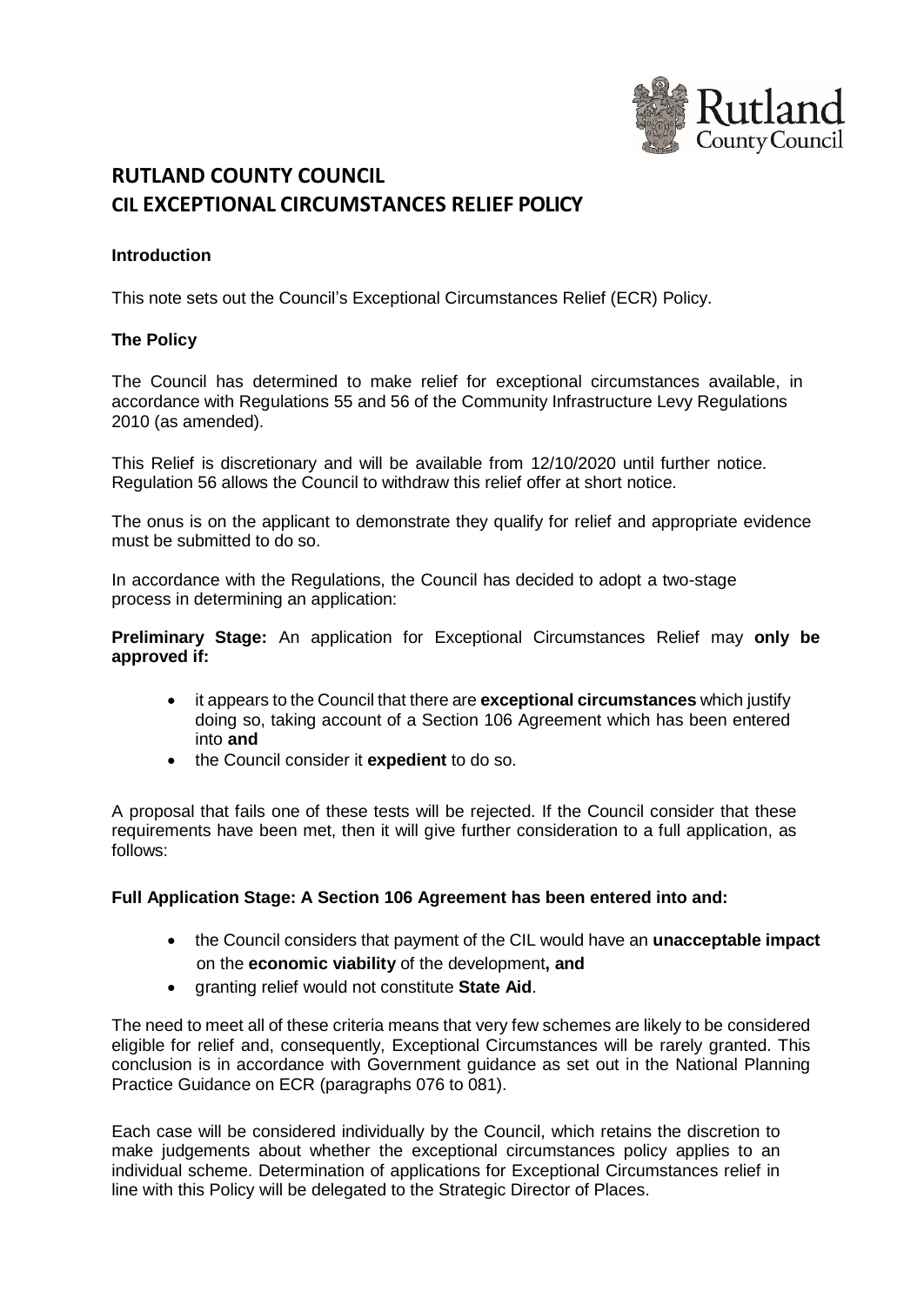The CIL rates set have been set at a level where most development can afford to pay the charge and include significant margins for flexibility. They have been set in accordance with standard assumptions, and with a cautious approach to these assumptions, that include an element of non-CIL obligations and a buffer, to ensure viability. These assumptions and this approach were agreed as appropriate and reasonable by an independent Planning Inspector. Schemes can also be made more viable by phasing payments.

#### **Practical considerations**

Any application for ECR must follow the procedures set out in CIL Regulation 57. An applicant must address all of the requirements set out above, particularly why the individual development is considered exceptional and why the applicant considers the Council should look favourably on an exception.

Applicants will need to have agreed with a Planning Officer at least one Section 106 obligation contribution that the development will be liable for, so that the total infrastructure costs of the development can be taken into account.

**A claim cannot be approved prior to planning permission being granted and an application for ECR cannot be made after development has commenced. The claimant of the relief must also be an owner with a material interest in the land.**

#### **Process**

Prior to the formal ECR application stage, if a developer is intending to apply for ECR, they should notify the Council in writing and provide a statement of no more than 500 words setting out the 'exceptional circumstances' of the scheme and the reason(s) why it would be 'expedient' to grant the application. If the Council agrees with the applicant that there are exceptional circumstances and it is expedient to consider the impact of the CIL on economic viability, then a formal ECR application may be made using the form available on the Planning Portal Website (Form 11: Exceptional Circumstance Relief Claim).

Prior to the formal application, the applicant must address the following points:-

The appointment of an 'independent person' by the applicant, to undertake the assessment of the economic viability will need to be agreed with The Council.

The 'independent person' will need to demonstrate that they have appropriate qualifications and experience by submitting appropriate examples of previous viability appraisal work carried out of adequate quality before appointment.

There must not be a client relationship between the independent person appointed to undertake the Viability Appraisal and the land owner / developer seeking the exemption other than that created by the commissioning of the Viability Appraisal.

The Viability Appraisal will need to be set out in a format of a recognised Viability Appraisal Tool or any other format agreed by the Council.

The assumptions included in the Viability Appraisal will need to be clearly set out and evidenced, to inform the Council's understanding.

If the proposal fails the Preliminary Stage of the process, there will be no need for an applicant to go to the time and expense of submitting a full application to include all of the information set out above as the application will be refused.